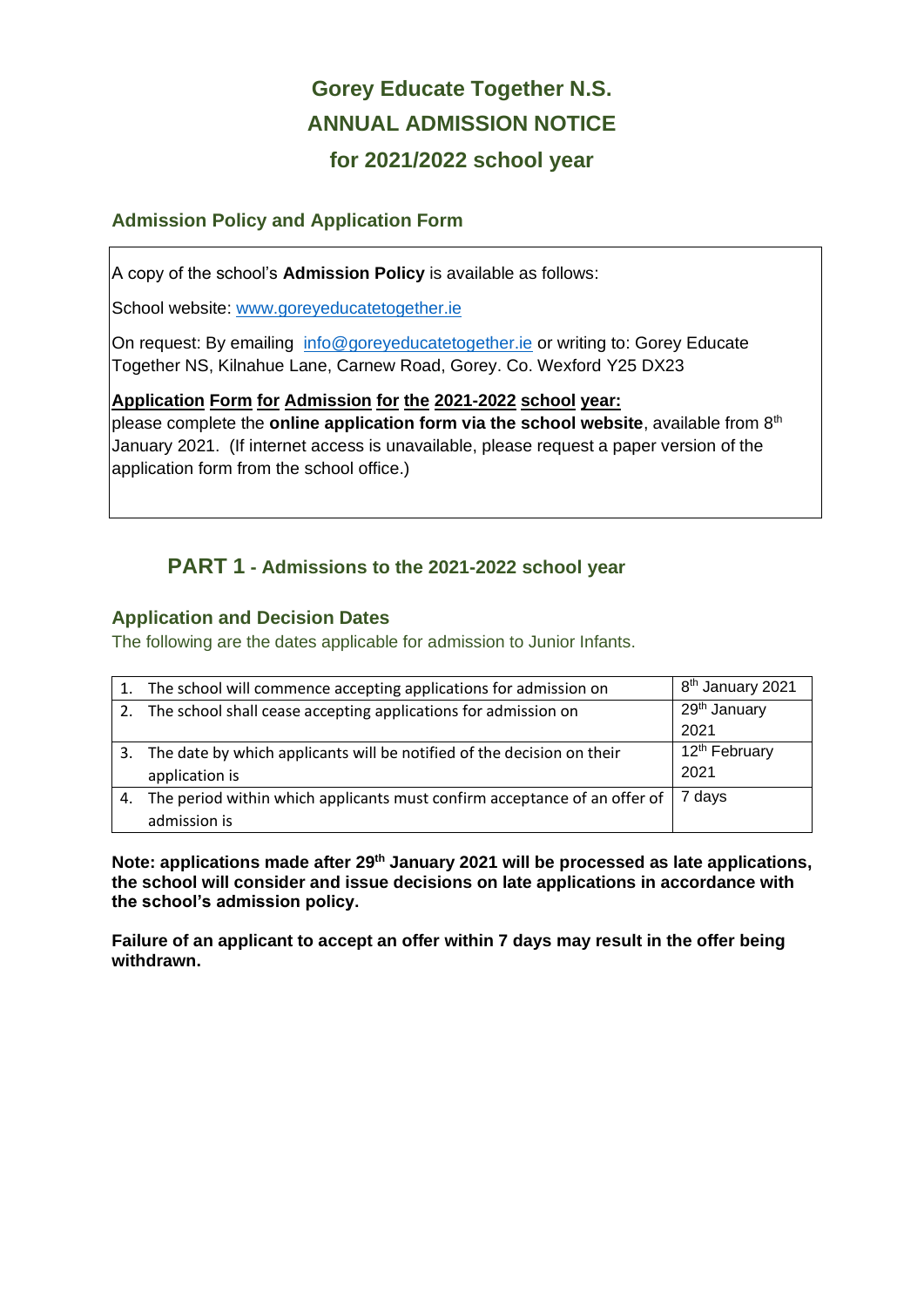### **Special Class Application and Decision Dates**

The following are the dates applicable for admission to the school's Special Classes which cater for children with Autism

*Note: The figures set out below in relation to the Special Class are subject to change dependent on whether current students in the Special Class(es) retain their place in the school and whether a student(s) transfers into the school after the publication of this Notice.*

|    | 1. The school will commence accepting applications for admission to       | 8 <sup>th</sup>  | January  |
|----|---------------------------------------------------------------------------|------------------|----------|
|    | the special class on                                                      | 2021             |          |
|    | 2. The school shall cease accepting applications for admission to the     | 29th             | January  |
|    | special class on                                                          | 2021             |          |
|    | 3. The date by which applicants will be notified of the decision on their | 12 <sup>th</sup> | February |
|    | application for admission to the special class is                         | 2021             |          |
| 4. | The period within which applicants must confirm acceptance of an          | 7 days           |          |
|    | offer of admission is                                                     |                  |          |

**Note: applications made after 29th January 2021 will be processed as late applications, the school will consider and issue decisions on late applications in accordance with the school's admission policy.**

**Failure of an applicant to accept an offer within 7 days may result in the offer being withdrawn.**

#### **Other Year Groups Application and Decision Dates**

The following are the dates applicable for admission to other year groups (Senior Infants to 6<sup>th</sup> Class.)

|    | 1. The school will commence accepting applications for admission to other    | 8 <sup>th</sup> January 2021 |
|----|------------------------------------------------------------------------------|------------------------------|
|    | year groups on                                                               |                              |
|    | 2. The school shall cease accepting applications for admission to other year | 29 <sup>th</sup> January     |
|    | groups on                                                                    | 2021                         |
| 3. | The date by which applicants will be notified of the decision on their       | 12 <sup>th</sup> February    |
|    | application is                                                               | 2021                         |
| 4. | The period within which applicants must confirm acceptance of an offer of    | 7 days                       |
|    | admission is                                                                 |                              |

**Note: applications made after 29th January 2021 will be processed as late applications, the school will consider and issue decisions on late applications in accordance with the school's admission policy.**

**Failure of an applicant to accept an offer within 7 days may result in the offer being withdrawn.**